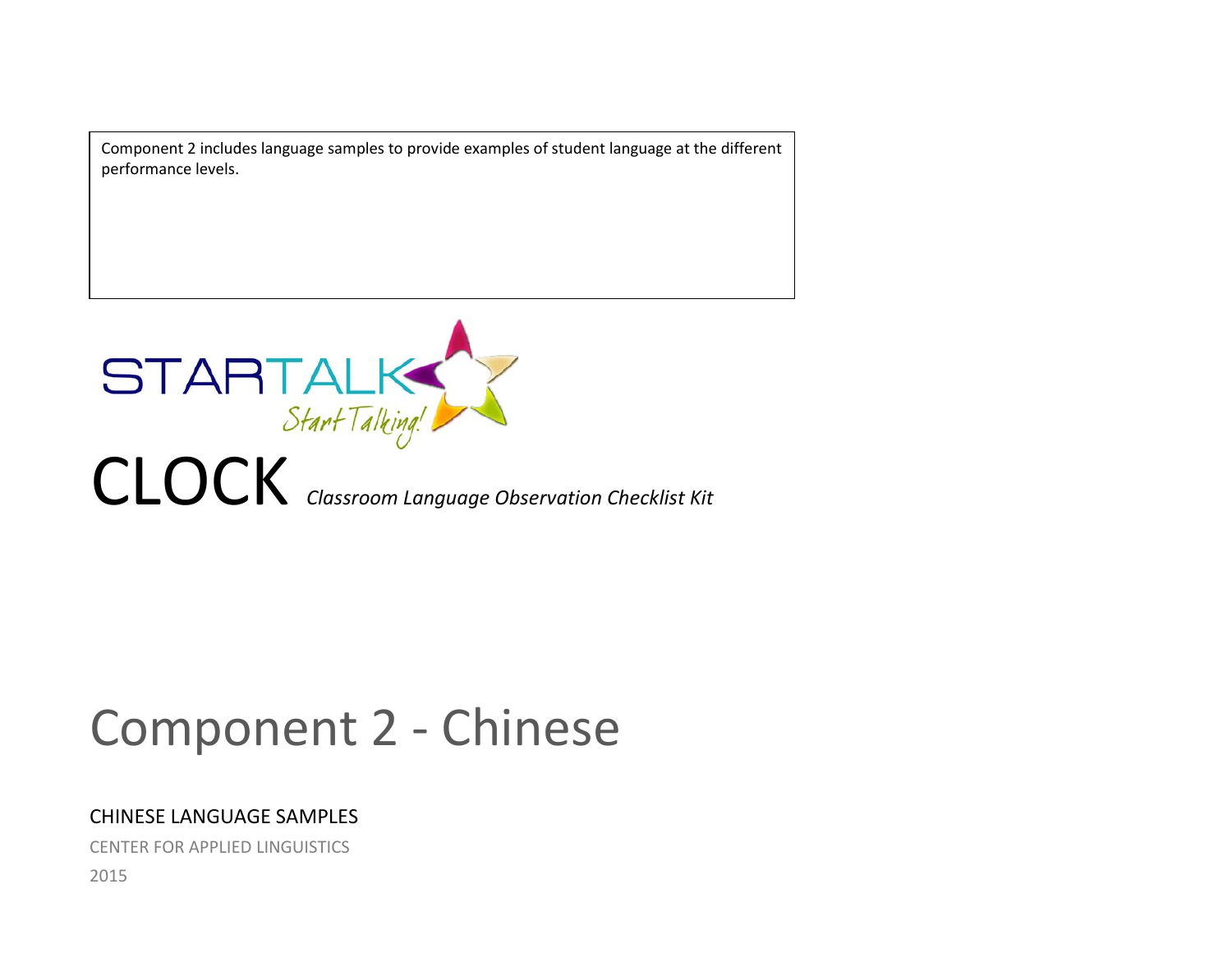This section includes language samples for the Novice and Intermediate levels, which were either collected while the project staff observed classroom interactions in selected STARTALK summer programs in 2014 or transcribed from performance tasks previously collected in connection with other assessment projects. Completed checklists and student activity performance record forms for some of the language samples are in Component 3. Video and audio samples of language at the Novice and Intermediate levels can be found on ACTFL's website<http://www.actfl.org/publications/guidelines-and-manuals/actfl-proficiency-guidelines-2012> and CLASS's website: [http://classk12.org/showcase.html.](http://classk12.org/showcase.html)

## *Language Sample 1*

**Context:** This sample was collected during the last week of a four-week STARTALK summer program. The students, who will be in grade 6 in the fall, had also participated in the same four-week Chinese program the year before.

**Instructional/Assessment Activity:** The teacher used an activity called "Picture Cues or Story Retelling" (See Component 1 for a description of this activity). In this activity, the teacher showed students pictures of dolphins, whales, sports, and activities. She instructed the students to describe each picture she showed using the language they learned in class.

**Performance Level:** The language transcribed below is a Novice Mid to High performance and consists of mostly memorized phrases and sentences performed by a student, named Natalie\*.

海豚有眼睛,尾巴。海豚没有手,海豚没有头发,海豚没有毛。

鲸鱼有眼睛,鲸鱼有尾巴,鲸鱼没有手。

我喜欢潜水,我喜欢划船。我喜欢冲浪。我喜欢吃东西。我喜欢买东西。我喜欢玩电子游戏,我喜欢骑自行车。我喜欢游 泳。

<sup>\*</sup>All names, and locations have been fictionalized.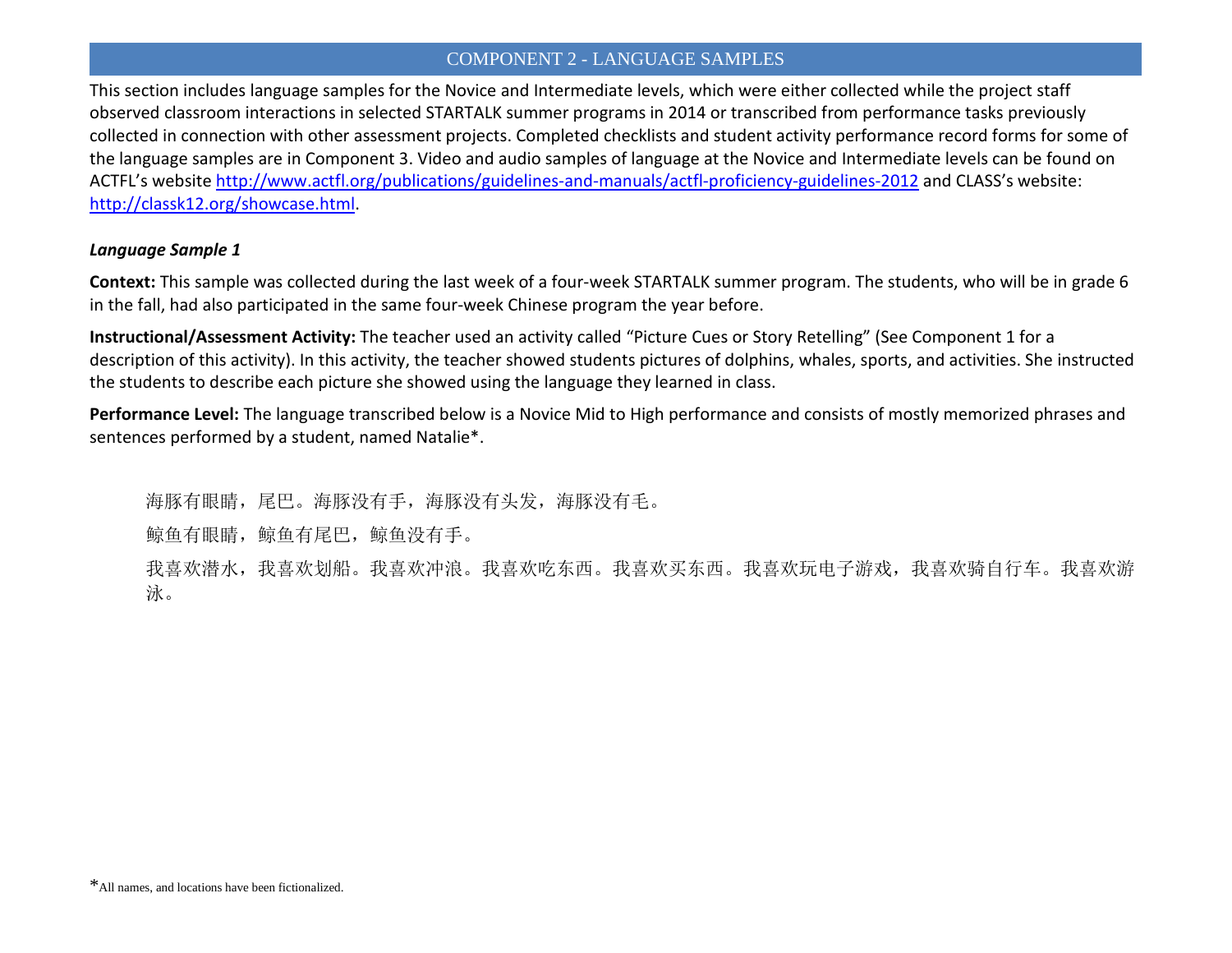#### *Language Sample 2*

**Context:** This sample is from the last week of a four-week STARTALK summer program. The students who will be in grade 5 in the fall, also participated in the same summer program the year before.

**Instructional/Assessment Activity:** The language below was transcribed from a "Paired Conversation" activity that two students participated in (see Component 1 for a description of this activity). The teacher divided her students into pairs, provided a list of topics on the board, and instructed students to exchange information on those topics. The teacher signaled the start and stop time of the activity.

**Performance Level:** The language sample is a Novice High to Intermediate Low performance, with two students asking each other questions and responding with full or incomplete sentences.

Linda\*: 春天你喜欢什么运动? Mary\*: 春天我喜欢游泳。

Linda: 夏天你喜欢什么运动? Mary: 夏天我喜欢骑自行车。

Linda: 冬天你喜欢什么运动? Mary: 冬天我喜欢玩电子游戏。

Linda: 秋天你喜欢什么运动? Mary: 秋天我喜欢买东西。

Linda: 你好。Mary: 你好。你好吗? Linda: 我很好, 谢谢。

Mary: 今天天气怎么样? Linda: 今天是晴天。Mary: 今天几月几日? Linda: 今天 7 月 7 日。

Linda: 你是哪国人? Mary: 我是美国人。

Linda: 你家有几口人? Mary: 我家有 5 口人, 我家有爸爸, 妈妈, 弟弟, 妹妹和我。

Linda: 你喜欢什么颜色? Mary: 我喜欢红色, 我喜欢金色, 粉红色, 灰色, 绿色, 蓝色, 和黑色, 和白色。

Linda: 你几岁? Mary:我十一岁, 你几岁? Linda: 我十一岁。

Linda: 你属什么? Mary:我属马。

Linda: 你喜欢什么运动? Mary: 我喜欢骑自行车, 冲浪, 和玩电子游戏。

Linda: 你喜欢吃什么? Mary:我喜欢牛肉, 猪肉, 牛肉, 鱼, 海鲜。

Mary: 海鸥是什么颜色?Linda:海鸥是蓝色和灰色。

Linda: 中心城市\*在哪里? Mary: 中心城市在这里。这里有水族馆, 购物中心, 市中心, 海豚。

Linda: 雨天你喜欢什么运动? Mary: 雨天我喜欢玩电子游戏。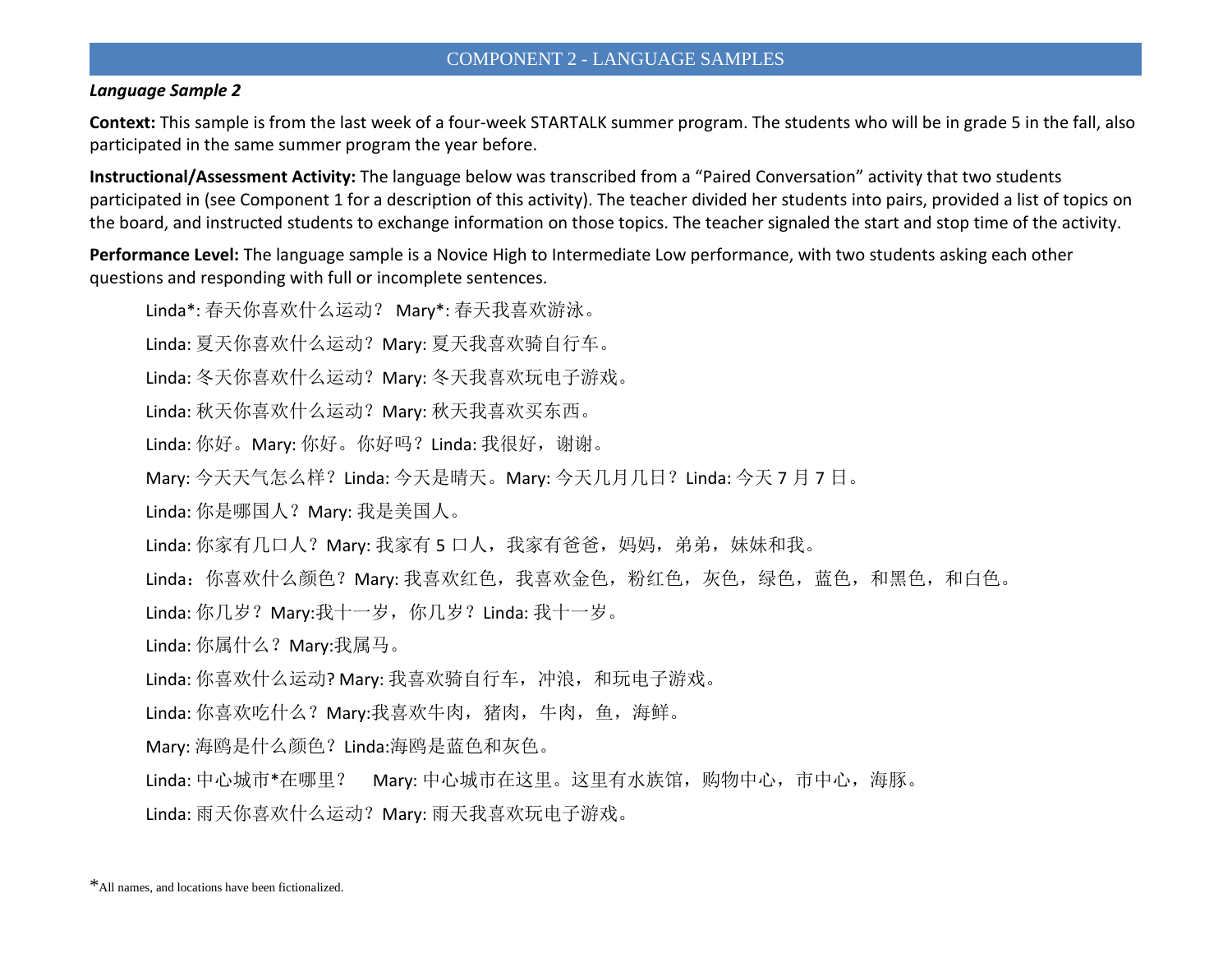#### *Language Sample 3*

**Context:** This sample is from a four-week STARTALK summer program. The students, who will be in grade 5 in the fall, had been in the summer program for almost four weeks. This activity was conducted two days before the end of the program.

**Instructional/Assessment Activity:** In this activity, the student, Mandy\* was asked to do an "Oral Report" (see Component 1 for a description of this activity). The teacher instructed the student to prepare a brief introduction about herself and a baby panda, including name, age, nationality, family, favorite colors and food before the activity. The student could take some cue cards with her as reminders.

**Performance Level:** The student's language, which includes both memorized and attempts at original sentences, is representative of a Novice High performance. Note that this a prepared presentation so the student had memorized most of this speech. Therefore the student's language may appear more fluent and fluid that would be expected at Novice High.

你好。我的名字叫曼蒂\*。我十岁,我属羊,我是美国人。我家有四口人,爸爸妈妈弟弟和我。我喜欢绿色,黄色,和白色。我 不喜欢蓝色,咖啡色,和紫色。我喜欢吃肉和面包和饭。我不喜欢猪肉和菜。我喜欢喝茶和可乐。我不喜欢喝咖啡和果汁。我家 在美国中心城市\*,我喜欢画画,跑步,看书,唱歌,和跳舞。

熊猫叫宝宝,熊猫3岁。熊猫家有3口人,爸爸,妈妈和宝宝。熊猫黑色和白色。熊猫喜欢吃竹子,熊猫家在中国。

<sup>\*</sup>All names, and locations have been fictionalized.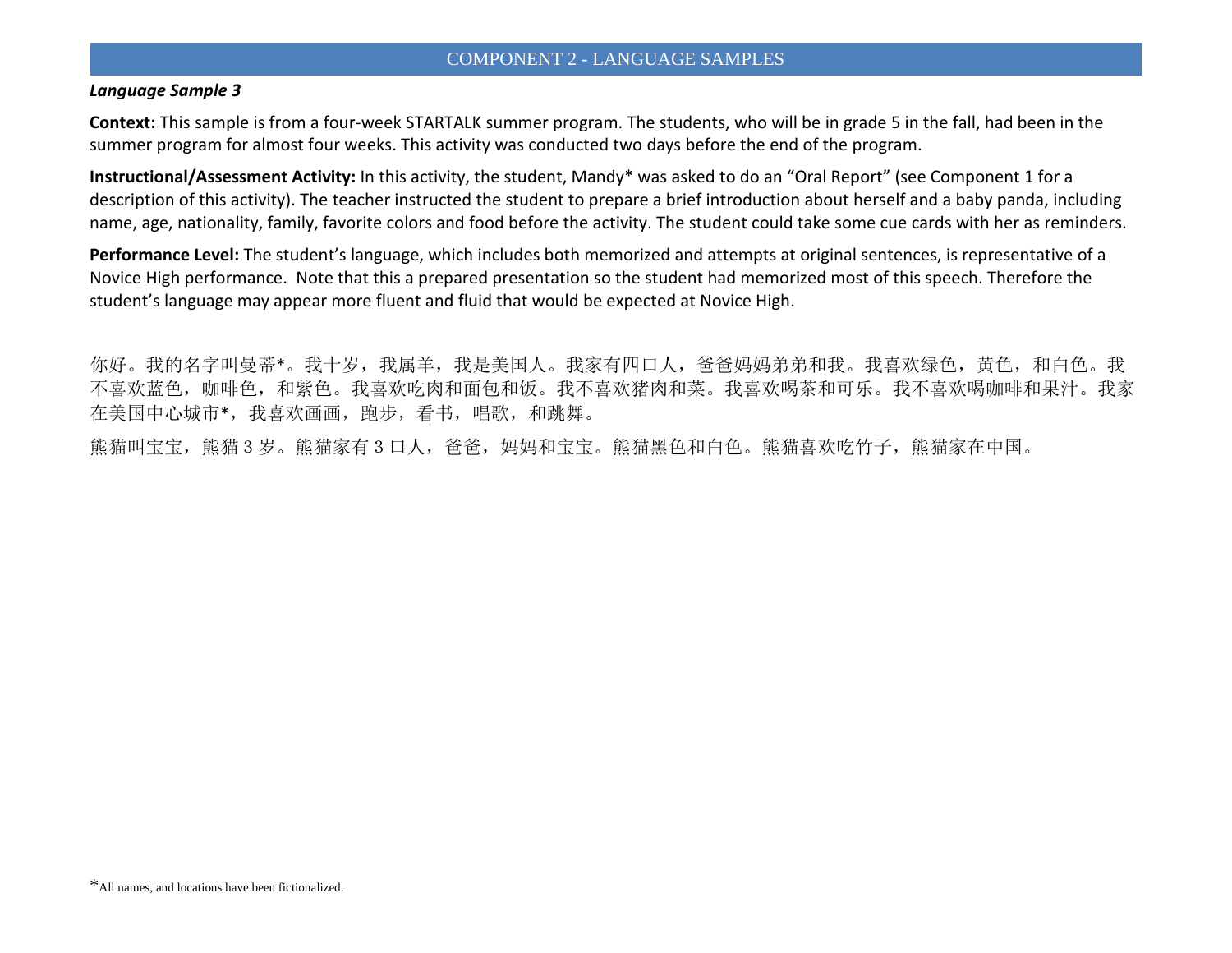#### *Language Sample 4*

**Context:** This is an example transcribed from a performance task previously collected in connection with another assessment project. These students had been in an immersion program for two years. The task is a "Picture Cues or Story Retelling" activity (See Component 1 for a description of this activity). The story below was not explicitly taught in class before, but draws on vocabulary familiar to students in the areas of clothing, animals and habitats.

**Assessment Task:** In this task, the facilitator prepared a story book of *Little Red Riding Hood* in the target language. She asked two students to take turns retelling the story. The facilitator asked them some questions during the storytelling as well. This task is a combination of interpersonal and presentational speaking. The students are able to make sentences and sometimes several sentences at a time as they try to retell the story.

**Performance Level:** John's\* language ranges from Intermediate Mid to High. Mark's language ranges from Intermediate Low to Mid.

| Teacher: | 现在,我们有一本书让你们轮流给我们讲故事啊,一人说一页的故事。来,John,你先说这一页 的故事,这一页在            |
|----------|------------------------------------------------------------------|
|          | 说什么?                                                             |
| John:    | 有一天,um,从前有一个小孩,她的名字是小红                                           |
| Teacher: | 小什么?                                                             |
| John:    | 小红……                                                             |
| Teacher: | 嗯,小红,她戴的这个是什么? 戴在头上的。                                            |
| John:    | 小红帽。                                                             |
| Teacher: | 对。                                                               |
| John:    | 小红帽,她的名字是小红帽。有一天她的,有一天,她和妈妈一起在洗衣服。小,小,小红帽看见有一个,那个<br>(指着图片)这是什么? |
| Teacher: | 没关系。                                                             |
| John:    | 看见 um 很多动物在,在外面。她说"你好,动物",她和(没有听清)                               |
| Teacher: | 没关系。John。                                                        |
| Mark:    | 有一天, 然后, um, 妈妈要 um 小红帽 um 帮她送一个                                 |
| Teacher: | 这是什么东西?                                                          |
| Mark:    | Fruit basket.                                                    |
| Teacher: | 嗯,好。来 <b>,</b> Mark。                                             |
| John:    | 小红帽说: "再见妈妈,我就要去给奶奶,我,那个 um,吃的东西。"所以她和她的小狗一起去那个树林里。树林            |
|          | 里有很多东西,小红帽看见了很多树和很多动物。                                           |
| Mark:    | Eh,小红帽,um,走啊走啊,eh,她看见 eh,一个(停顿)狼。                                |

\*All names, and locations have been fictionalized.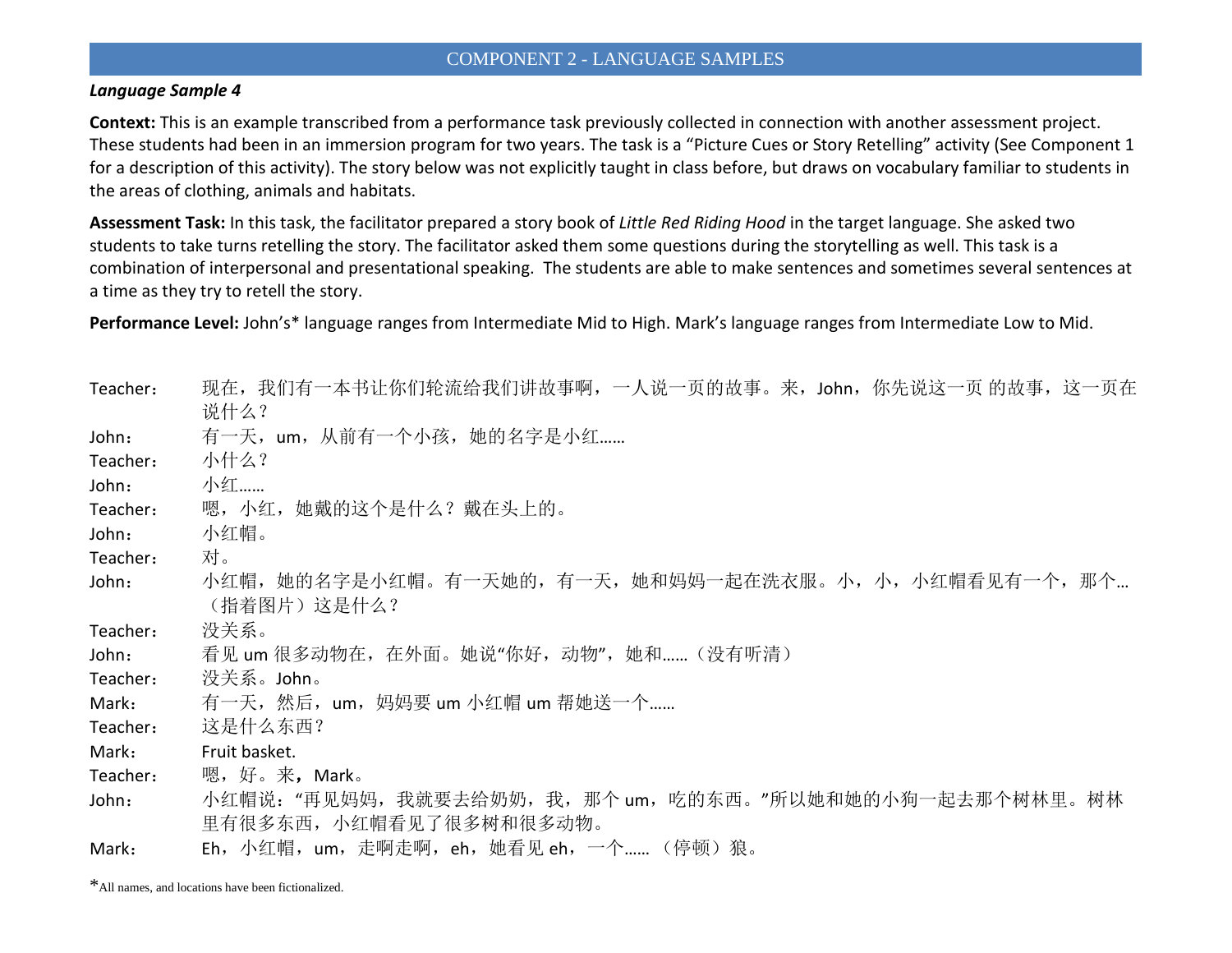Teacher: 好,还有吗? (停顿)好。

John: 狼说:"Ah,他,啊,小孩儿,你,你在,你要去哪儿啊?"小红帽说:"啊,你好,我要去我的奶奶,她是生病, 所以我要给她吃的东西。"小,大灰狼说:"好,哎呦,那个很多花在那儿,你可以给她很,你可以给她花。"小红帽, "啊那是美丽的花,我就要拿。"

Mark: Fh, 小红帽, eh, 拿了很多花, 和狼就, um, "加"(假) 的做小红帽和去 um 奶奶的家。

Teacher: 很好。

John: 它就,它去到了奶奶的家以后,他,他,um,他说:"奶奶,我回来了,我要给你很,我要给你吃的东西"。奶奶说: "啊,啊,你可以进来小红帽。"大灰狼就进来,它看见奶奶就吃掉了。它,它放那个奶奶的 um 衣服在它的身上。

Mark: 和它,和它,um,坐在它的 uh 床等小红帽。

- John: 小红帽来到她奶奶的家,她就说:"奶奶,我来了,我可以进来吗?"Um,um,大灰狼说:"进来,小红帽,我很饿, 我不可以…um 可以,可以看你在, 看你在…"
- Teacher: 好,这里,Mark。
- Mark: 小红帽问, um: "奶奶为什么你有真大的耳朵?" "因, uh, 因为, 所以我可以听见好。""奶奶, 你为什么有真大的 鼻子?""因为,所以我可以闻得好。"Um,uh,"奶奶,为什么你有真大的口?""所以我可以吃你。"
- John: 所,小红帽说: "啊, 你不是奶奶, 你是那个大灰狼, 我看见了。"小红帽想就跑步, 可是她不可以, 因为她很害怕。 Mark: Uh, uh, 狼吃掉了小红帽, uh, 和睡觉。
- John: Um, 有那个 um, 我, 有那个 um, 树, um 把那个树, 那个有一个人和他的狗, 他就看, 他就要, um 他就看那个 奶奶的家,他就那个 um 说: "啊, 你好。"可是没, 可, 可是他看见一个大灰狼, 他就, 他就进去和, 他看见那个 大灰狼在那里,他那个,um,很老的那个奶奶的 um 床。他说: "我要杀你大灰狼。"
- Mark: 所以,uh,uh,那个人杀了大灰狼,和小 uh 红帽和她的奶奶就 uh...... (停顿)
- John: 小红帽就谢谢那个人,和那个奶奶就谢谢他。奶奶说:"小红帽,谢谢你给我很多吃的东西。"你,你,人,uh你, 她奶奶说,奶奶要问那个人,"你要和我们一起吃饭吗?"他说"好"。那他们就吃饭,和小红帽就 happy ever after。

<sup>\*</sup>All names, and locations have been fictionalized.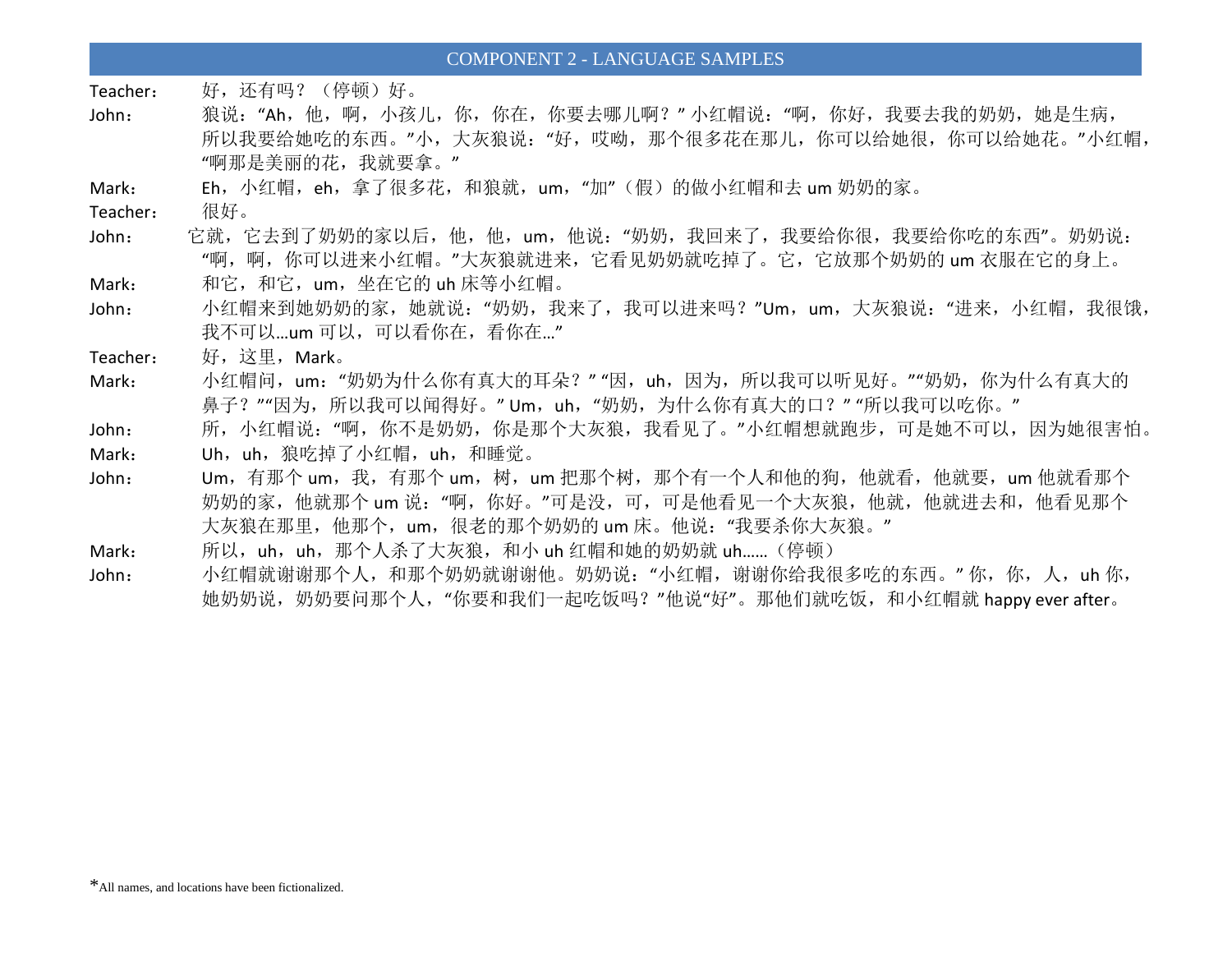#### *Language Sample 5*

**Context:** This is an example transcribed from a performance task previously collected in connection with another assessment project. The students had been in a Chinese immersion program for six years.

**Assessment Task:** The language sample below is from a "Debate" task in which the facilitator asked two students at a time to defend their opinions in the target language (see Component 1 for a description of this activity). The facilitator pretended to be the principal and he prepared three new rules that he was going to issue. He recounted the three rules and asked the students to choose one rule and defend why or why not that rule was a good one.

**Performance Level:** This is an interpersonal speaking activity and the students' performance level is Intermediate High.

- Interviewer: 学校决定制定一些新的规定。你们选一个规定,并说明为什么这是一个好的规定,或不好的规定。请至少说出两到 三个理由。 第一条规定是数学课上不允许使用计算器。第二条是所有学生夏天必须上课。第三条规定是所有学生必 须学习阿拉伯语。
- Belinda\*: 啊, 不允许使用计算器 [规定 1].
- Amy\*: 啊, 夏天上学的规定 [规定 2].
- Interviewer: 好的,我来帮你开始。角色扮演: 我听说你想找我谈谈最近我颁布的一些新规定。来跟我说说你的想法。
- Belinda: 我认为计算器,哦,不允许我们在数学课上使用计算器是不好的,因为如果你不知道,你就得自己想办法做出来而 不是通过简单的办法做出来。你就得用你自己的脑子来做乘法,加法,除法或者找别人帮忙而不是用简单的办法做 出来。嗯,比如说,摁几个数字就能解决问题,那就是简单的办法。那样不公平因为你没有尽你最大的努力。我 认为你来学校是尽你最大的努力学习取得好成绩。

Interviewer: 嗯。

Belinda: 这就是为什么我认为不允许使用计算器是不好的,不公平。

Interviewer: 好,很好。

- Amy: 第二个规定, 就是关于夏天上学的那个是什么?
- Interviewer: 就是所有的学生夏天都必须上学。
- Amy: 我觉得那样不公平,因为有时候,这有点儿公平,因为他们可以学到更多知识,但是不对,不是所有的学生都应该 夏天上学因为有些同学要去别的地方或者他们不想上学。。。

Interviewer: 嗯。

Amy: …夏天上学, 这个,夏天上学,夏天他们应该,需要玩得高兴点。而且学校也放假了。

Interviewer: 恩,你觉得如果学校决定这必须成为一条规定的话会怎么样?

Amy: 我觉得那样真的很不公平。

Interviewer: 是吗?你呢, Belinda? 你觉得会怎么样?

\*All names, and locations have been fictionalized.